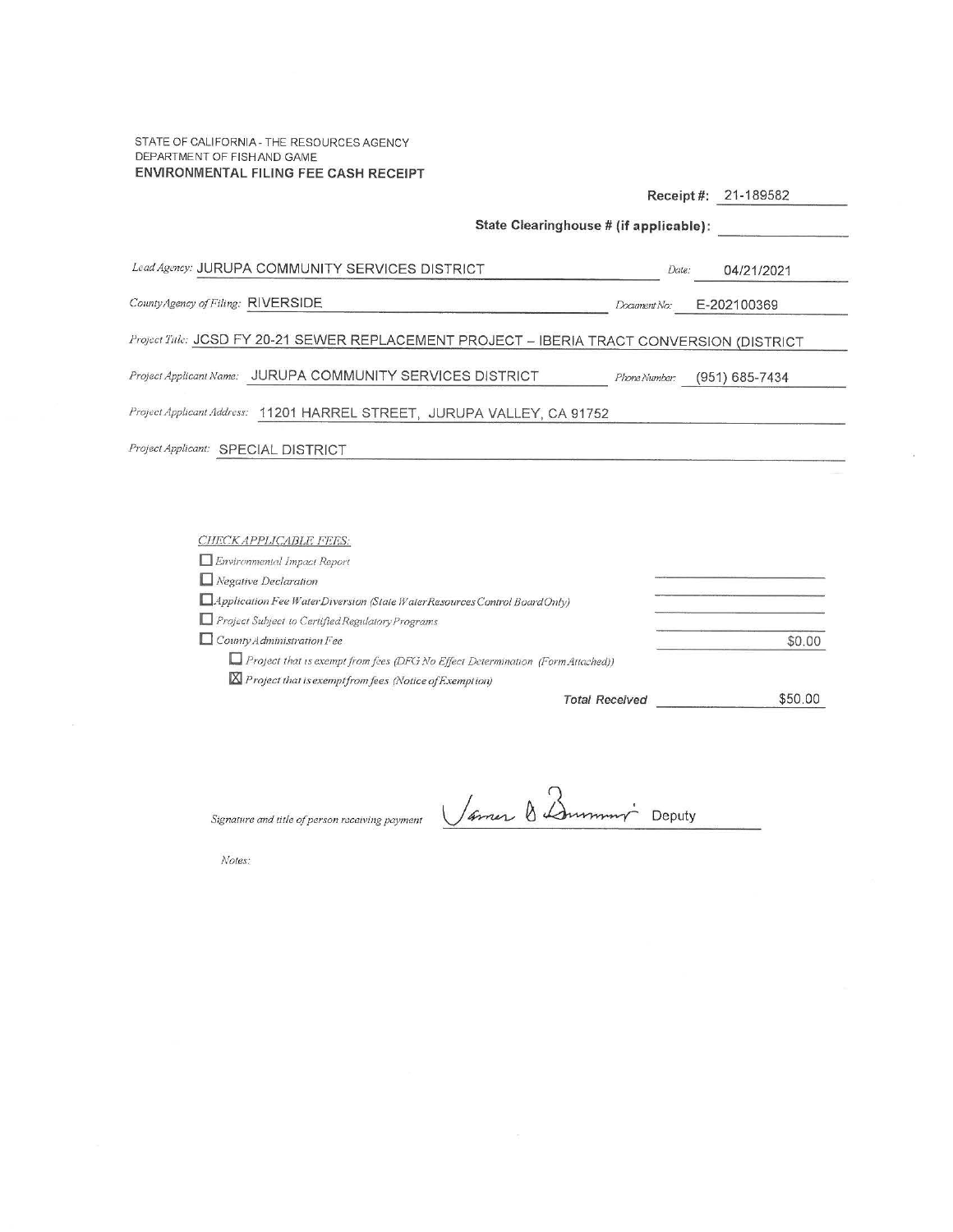

Lead Agency: JURUPA COMMUNITY SERVICES DISTRICT ATTN: Eddie Rhee Address: 11201 HARREL STREET JURUPA VALLEY, CA. 91752

## F I L E D / **P** O S T **E D**  County of Riverside Peter Aldana Assessor-County Clerk-Recorder E-202100369 04/21/2021 09:34 AM Fee: \$ 50.00 Page 1 of 4 Removed:



# **Project Title**

VINE STREET MOBILITY HUB

## **Filing Type**

0 Environmental Impact Report

Mitigated/Negative Declaration

 $\sqrt{\phantom{a}}$  Notice of Exemption

Other:

### **Notes**

Available in Alternate Formats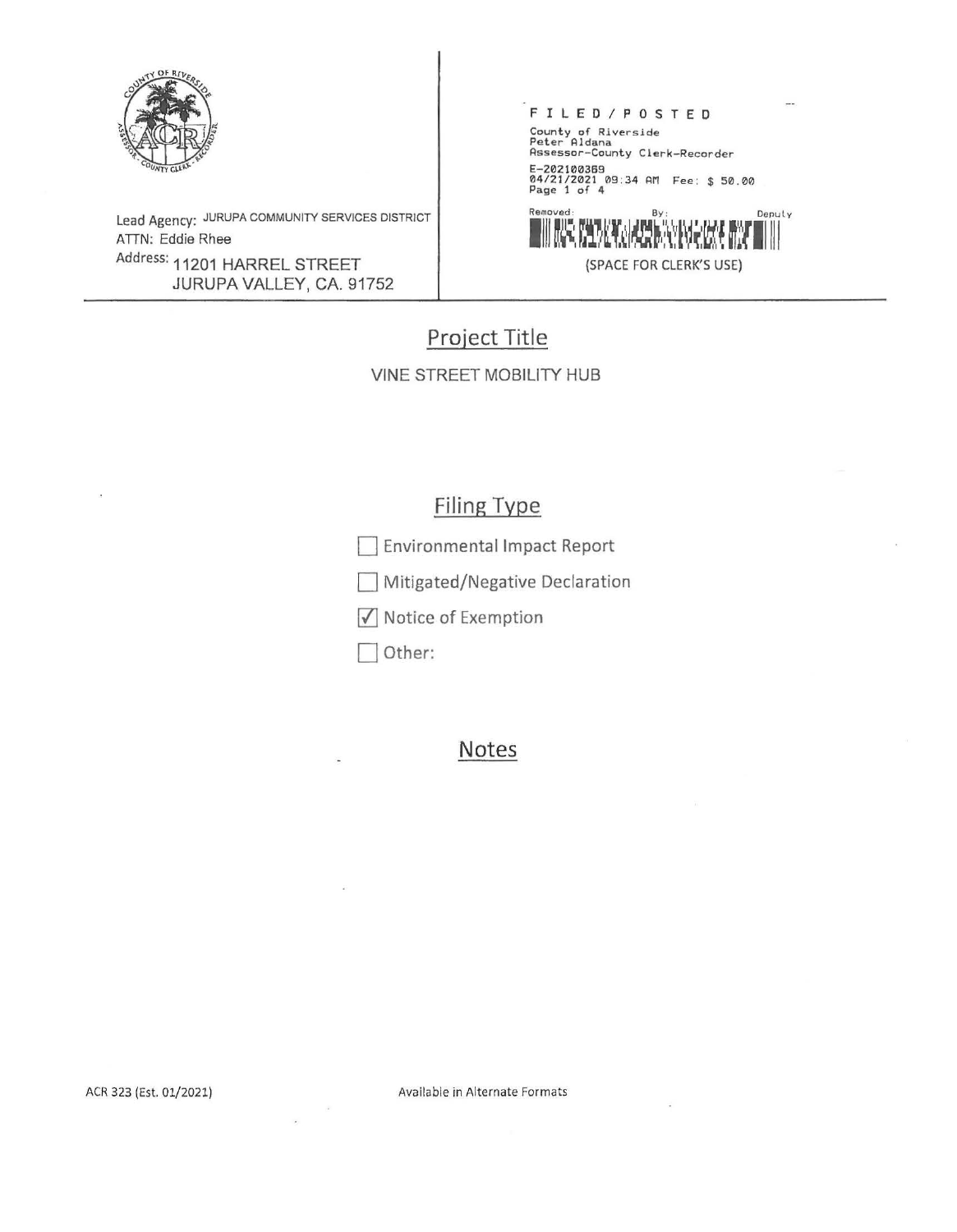### **NOTICE OF EXEMPTION**

| TO:<br>$\boxtimes$<br>⊠ | Office of Planning and Research<br>P.O. Box 3044, Room 113<br>Sacramento, CA 95812-3044<br>Clerk of the Board of Supervisors<br>or<br>County Clerk                                            | FROM:<br>Jurupa Community Services District<br>(Public<br>11201 Harrel Street<br>Agency)<br>Jurupa Valley, CA 91752                                                                                                                                                                                                                                                                                                                                                                                                                                                                                                                                                                                                                                                                   |  |
|-------------------------|-----------------------------------------------------------------------------------------------------------------------------------------------------------------------------------------------|---------------------------------------------------------------------------------------------------------------------------------------------------------------------------------------------------------------------------------------------------------------------------------------------------------------------------------------------------------------------------------------------------------------------------------------------------------------------------------------------------------------------------------------------------------------------------------------------------------------------------------------------------------------------------------------------------------------------------------------------------------------------------------------|--|
|                         | County of: Riverside<br>2720 Gateway Drive<br>Riverside, CA 92507                                                                                                                             |                                                                                                                                                                                                                                                                                                                                                                                                                                                                                                                                                                                                                                                                                                                                                                                       |  |
| 1.                      | Project Title:                                                                                                                                                                                | JCSD FY 20-21 Sewer Replacement Project-Iberia Tract<br>Conversion (District Project No. C195065)                                                                                                                                                                                                                                                                                                                                                                                                                                                                                                                                                                                                                                                                                     |  |
| 2.                      | Project Applicant:                                                                                                                                                                            | Jurupa Community Services District                                                                                                                                                                                                                                                                                                                                                                                                                                                                                                                                                                                                                                                                                                                                                    |  |
| 3.                      | Project Location - Identify street address and<br>cross streets or attach a map showing project site<br>(preferably a USGS 15' or 7 1/2' topographical<br>map identified by quadrangle name): | The project is in the northern portion of the Jurupa<br>Community Services District, in the City of Jurupa Valley,<br>County of Riverside Refer to attached Figure 1 - Project<br>Location.<br>The project site is located within Sections 4 and 9, Township                                                                                                                                                                                                                                                                                                                                                                                                                                                                                                                          |  |
|                         |                                                                                                                                                                                               | 2 South, Range 6 West, San Bernardino Base and Meridian.                                                                                                                                                                                                                                                                                                                                                                                                                                                                                                                                                                                                                                                                                                                              |  |
| 4.                      | (a) Project Location - City:                                                                                                                                                                  | Jurupa Valley                                                                                                                                                                                                                                                                                                                                                                                                                                                                                                                                                                                                                                                                                                                                                                         |  |
|                         | (b) Project Location - County:                                                                                                                                                                | Riverside                                                                                                                                                                                                                                                                                                                                                                                                                                                                                                                                                                                                                                                                                                                                                                             |  |
| 5.                      | Description of nature, purpose, and beneficiaries<br>of Project:                                                                                                                              | The purpose of this project is to separate residential sewage<br>from industrial wastes. The residential sewage generated by<br>the 101 residences within the Iberia Tract is currently<br>collected and discharged to the Inland Empire Brine Line<br>(IEBL), which is a facility intended for industrial<br>wastewater, and treated by the Orange Cunty Sanitation<br>District. In order to separate the residential sewage, the<br>project entails the construction of approximately 1,200 feet<br>of new pipeline (Figure 1-Location Map), which will<br>convey the residential sewage to JCSD's existing sewer<br>network for treatment at the Riverside Water Quality Control<br>Plant (RWQCP). The project entails the following minor<br>alterations to JCSD's sewer network: |  |
|                         |                                                                                                                                                                                               | Approximately 600 feet of 12-inch diameter sewer<br>pipeline to be constructed along the easement north of<br>SR 60 Freeway.<br>Approximately 400 feet of 30-inch diameter steel<br>casing to be constructed via jack and bore underneath<br>State Route (SR) 60 and the installation of<br>approximately 400 feet of 12-inch diameter fusible<br>PVC sewer pipe.                                                                                                                                                                                                                                                                                                                                                                                                                     |  |
|                         |                                                                                                                                                                                               | Approximately 600 feet of existing 12-inch diameter<br>VCP pipe to be rehabilitated by spot repaired and<br>trenchless CIPP method.<br>Approximately 400 feet of existing 12-inch diameter<br>ductile iron pipe underneath Caltrans SR 60 Freeway<br>to be rehabilitated by trenchless CIPP method.<br>Approximately 200 feet of 12-inch diameter PVC                                                                                                                                                                                                                                                                                                                                                                                                                                 |  |
|                         |                                                                                                                                                                                               | sewer to be constructed along San Sevaine Way and<br>connect to JCSD sewer system.                                                                                                                                                                                                                                                                                                                                                                                                                                                                                                                                                                                                                                                                                                    |  |

Notice of Exemption FORM "B"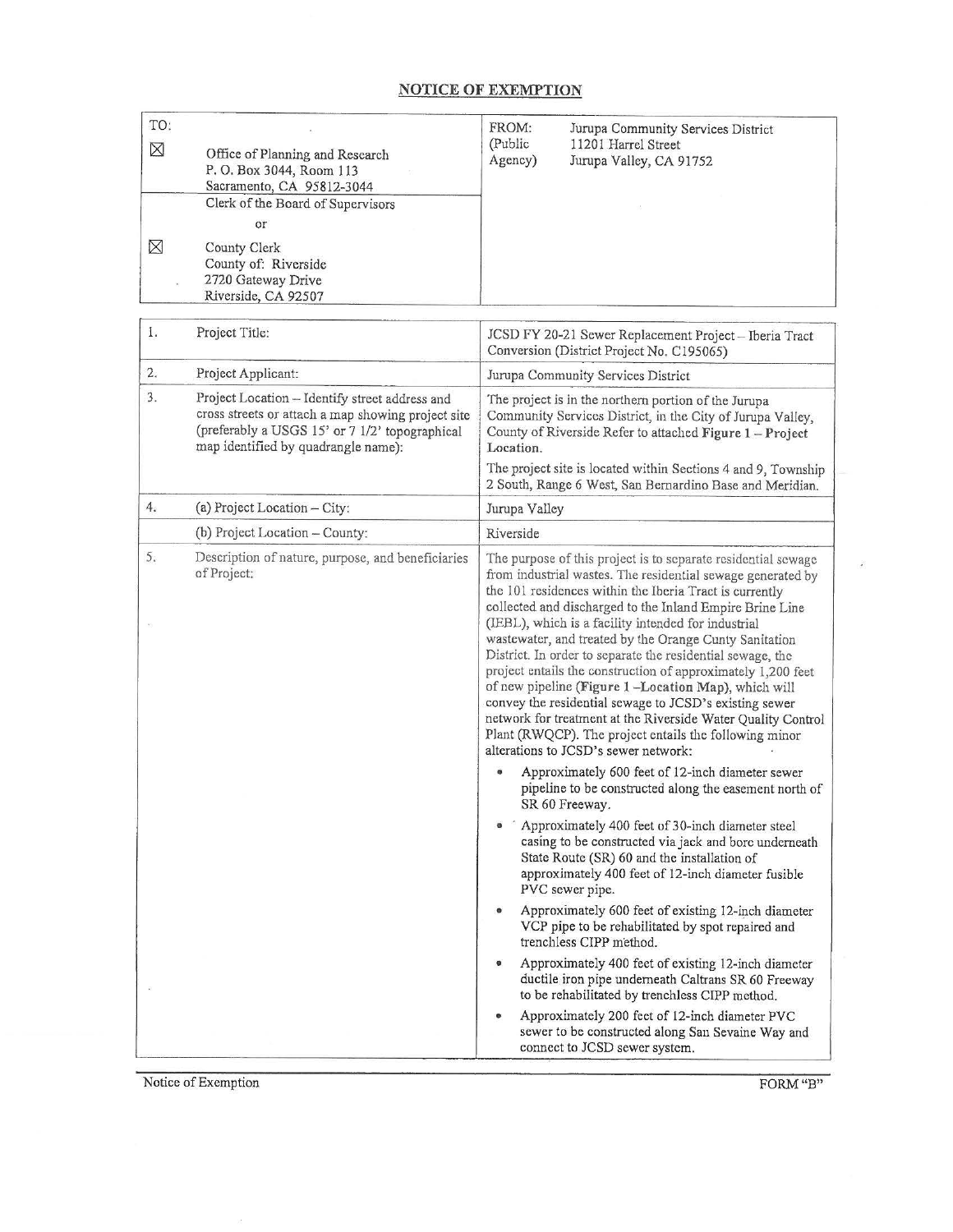|            |                                                                                                                                                                                                                                                                                                                                               | Project construction will entail jack and bore, trenching,<br>backfill and compaction work and connections to the<br>existing sewer system. Restoration of surfaces to their<br>original condition will be performed as well as protection<br>and support of existing above and below grade facilities and<br>utilities.<br>Beneficiaries of the project are Jurupa Community Service<br>District customers.              |  |
|------------|-----------------------------------------------------------------------------------------------------------------------------------------------------------------------------------------------------------------------------------------------------------------------------------------------------------------------------------------------|---------------------------------------------------------------------------------------------------------------------------------------------------------------------------------------------------------------------------------------------------------------------------------------------------------------------------------------------------------------------------------------------------------------------------|--|
| 6.         | Name of Public Agency approving project:                                                                                                                                                                                                                                                                                                      | Jurupa Community Services District                                                                                                                                                                                                                                                                                                                                                                                        |  |
| 7.         | Name of Person or Agency undertaking the<br>project, including any person undertaking an<br>activity that receives financial assistance from<br>the Public Agency as part of the activity or the<br>person receiving a lease, permit, license,<br>certificate, or other entitlement of use from the<br>Public Agency as part of the activity: | Jurupa Community Services District                                                                                                                                                                                                                                                                                                                                                                                        |  |
| 8.         | Exempt status: (check one)                                                                                                                                                                                                                                                                                                                    |                                                                                                                                                                                                                                                                                                                                                                                                                           |  |
|            | (a)<br>Ministerial project.                                                                                                                                                                                                                                                                                                                   |                                                                                                                                                                                                                                                                                                                                                                                                                           |  |
|            | (b)<br>Not a project.                                                                                                                                                                                                                                                                                                                         |                                                                                                                                                                                                                                                                                                                                                                                                                           |  |
|            | (c)<br>Emergency Project.                                                                                                                                                                                                                                                                                                                     |                                                                                                                                                                                                                                                                                                                                                                                                                           |  |
|            | $\times$<br>(d)<br>Categorical Exemption.<br>State type and section<br>number:                                                                                                                                                                                                                                                                | Class 1 Exemption - Replacement or reconstruction<br>(§15301(b))                                                                                                                                                                                                                                                                                                                                                          |  |
|            | (e)<br>Declared Emergency.                                                                                                                                                                                                                                                                                                                    |                                                                                                                                                                                                                                                                                                                                                                                                                           |  |
|            | (f)<br>Statutory Exemption.<br>State Code section number:                                                                                                                                                                                                                                                                                     |                                                                                                                                                                                                                                                                                                                                                                                                                           |  |
|            | (g)<br>Other. Explanation:                                                                                                                                                                                                                                                                                                                    |                                                                                                                                                                                                                                                                                                                                                                                                                           |  |
| 9.         | Reason why project was exempt:                                                                                                                                                                                                                                                                                                                | The construction of approximately 1,200 feet of new sewer<br>pipeline within easements and street rights-of-way in order<br>to remove residential sewage form the IEBL and treat said<br>sewage at the RWQCP constitutes a minor alteration to<br>JCSD's overall sewer system which is consistent with the<br>intended use of the IEBL. The project will not increase<br>JCSD's capacity to collect and treat wastewater. |  |
| 10.        | Lead Agency Contact Person:                                                                                                                                                                                                                                                                                                                   | Eddie Rhee, Engineering Manager                                                                                                                                                                                                                                                                                                                                                                                           |  |
|            | Telephone:                                                                                                                                                                                                                                                                                                                                    | $(951) 685 - 7434$                                                                                                                                                                                                                                                                                                                                                                                                        |  |
| 11.        | If filed by applicant: Attach Preliminary Exemption Assessment (Form "A") before filing.<br>Yes $\boxtimes$<br>No                                                                                                                                                                                                                             |                                                                                                                                                                                                                                                                                                                                                                                                                           |  |
| 12.        | Has a Notice of Exemption been filed by the public agency approving the project?<br>Yes $\times$<br>No                                                                                                                                                                                                                                        |                                                                                                                                                                                                                                                                                                                                                                                                                           |  |
| 13.        | Was a public hearing held by the lead agency to consider the exemption?<br>No $\times$<br>Yes<br>If yes, the date of the public hearing was:                                                                                                                                                                                                  |                                                                                                                                                                                                                                                                                                                                                                                                                           |  |
| Signature: | Edie Rhee<br><b>Eddie Rhee</b><br>$\boxtimes$ Signed by Lead Agency<br>Signed by Applicant.<br>(Clerk Stamp Here)                                                                                                                                                                                                                             | Date: 4/19/2021<br>Title:<br><b>Engineering Manager</b>                                                                                                                                                                                                                                                                                                                                                                   |  |
|            | Authority cited: Sections 21083 and 21100, Public Resources Code.<br>Reference: Sections 21108, 21152, and 21152.1, Public Resources Code.                                                                                                                                                                                                    |                                                                                                                                                                                                                                                                                                                                                                                                                           |  |

Notice of Exemption FORM "B"

 $\sim$